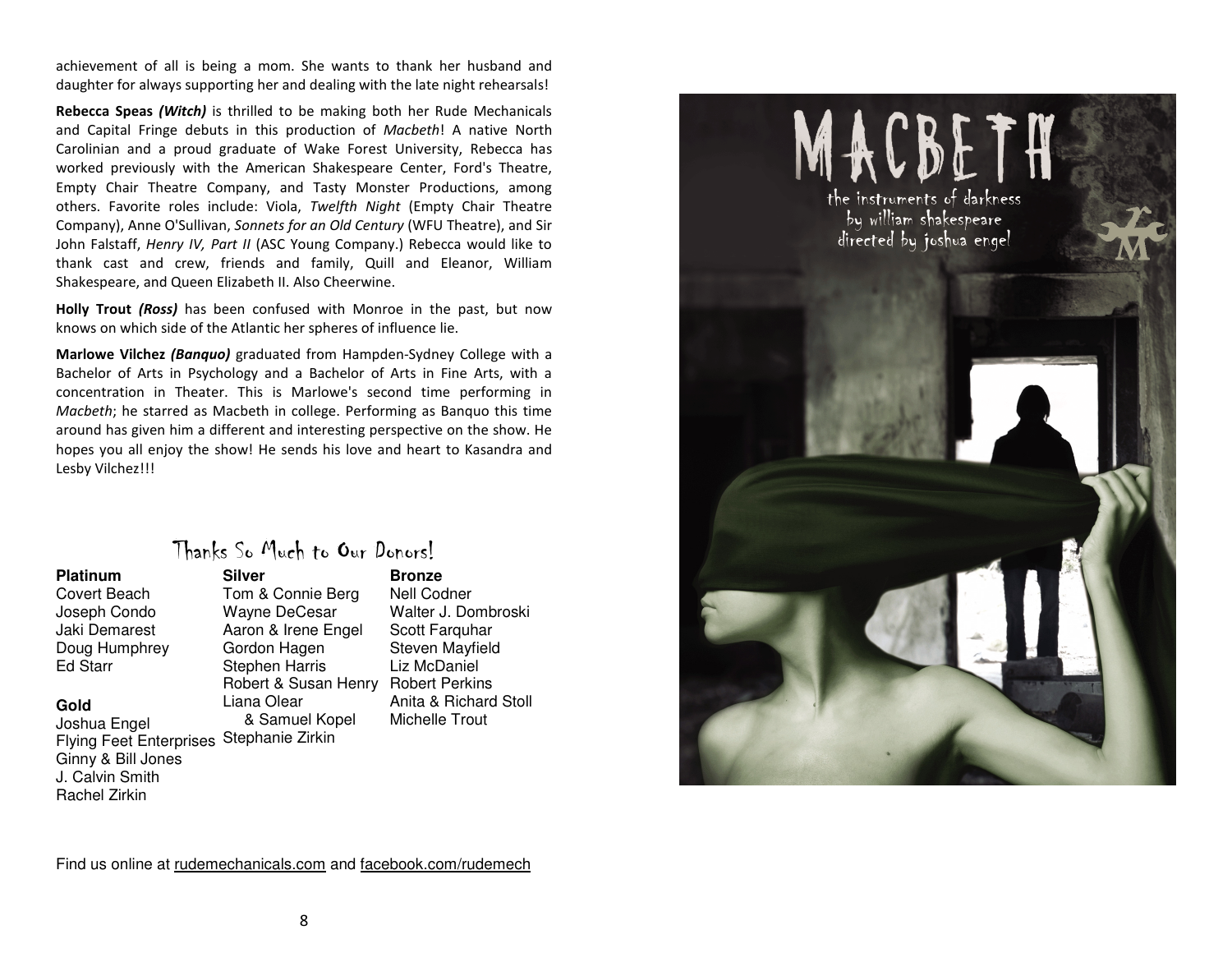# The Cast (In Order of Appearance)

## The Crew (In No Order Whatsoever)

This play is 75 minutes with no intermission.

### In Memoriam: Dave "Lobo" Mercier

Lobo joined the Rude Mechanicals for Sean Butler's brilliantly funny "Midsummer," playing a Francis Flute that brought the house down. He was a good friend and an amazing comic actor, and he is infinitely missed. Hail Lobo!



Tennessee Williams. Michael welcomes this opportunity to publically thank the Rude Mechanicals for the creative opportunities they have afforded him. He will always be grateful.

Evan Ockershausen (Malcolm) When he is not masterminding rebellions and righteously smiting tyrants, Evan attends University of Maryland studying History. He is very happy to return to the Rudes once more for his [REDACTED] show for yet another delightfully bloody romp!

Liana Olear *(Asst. Director/Stage Manager)* has previously stage-managed the Rudes' Tis Pity, Twelfth Night and Pericles. She is delighted to work with the brilliant cast and the best production team ever. Thanks to Sam for the near infinite patience, Josh for the insight and the trust and more things than would fit on the page, Trevor for standing by, paying attention and picking up all the balls, Alan and Jaki for support and encouragement, and Sabrina for being the easiest cat to herd.

Michael Robinson (Macduff) is excited to make his Rude Mechanicals debut with The Scottish Play. He is an actor and writer native to the DC area, but he graduated from NYU Tisch a year ago ready to tackle Shakespearean theater anywhere he could. He recently played Tybalt in Romeo and Juliet with Compass Rose Theater in Annapolis, and Lucius in Julius Caesar with Smith Street Stage off-off-Broadway. As always, he has to thank his mom for her continued support for this insane career. Speaking of insanity, he'd like to thank everyone involved with The Rude Mechanicals as well. Enjoy the show!

Diane Samuelson (Witch) This is Diane's first production with the Rude Mechanicals. She is very excited to be playing a Witch -- the same role she played in her very first Shakespeare production many years ago. Wait, is someone trying to tell me something?

Melissa Schick (Porter) is thrilled to be starring in this hilarious comedy about a woman who opens a door. Melissa has been involved with the Rude Mechanicals in one way or another for over 12 years now, albeit with considerable breaks between efforts. Favorite roles have included Helena in A Midsummer Night's Dream (2011), Valentine in Two No Gentlemen of Verona (2009), Audrey in As You Like It (2003), and Cassandra in Troilus and Cressida (2003). Melissa also directed the Rude Mechanicals' production of The Winter's Tale (2011). Melissa received her formal theatre training at the Atlantic studio through New York University's Tisch School of the Arts.

Irene Sitoski *(Lighting Designer)* loves being back again designing another show for the Rudes. She hails from Arizona where she received a BFA in Technical Theatre from the UofA. Some her favorite past designs include: Peter Pan at The Watertown Lyric Theatre, TinTypes at The Lake Ontario Playhouse, and Picnic at The Bay Theatre Company. When she's not designing, she's off moonlighting as a children's entertainer. But her greatest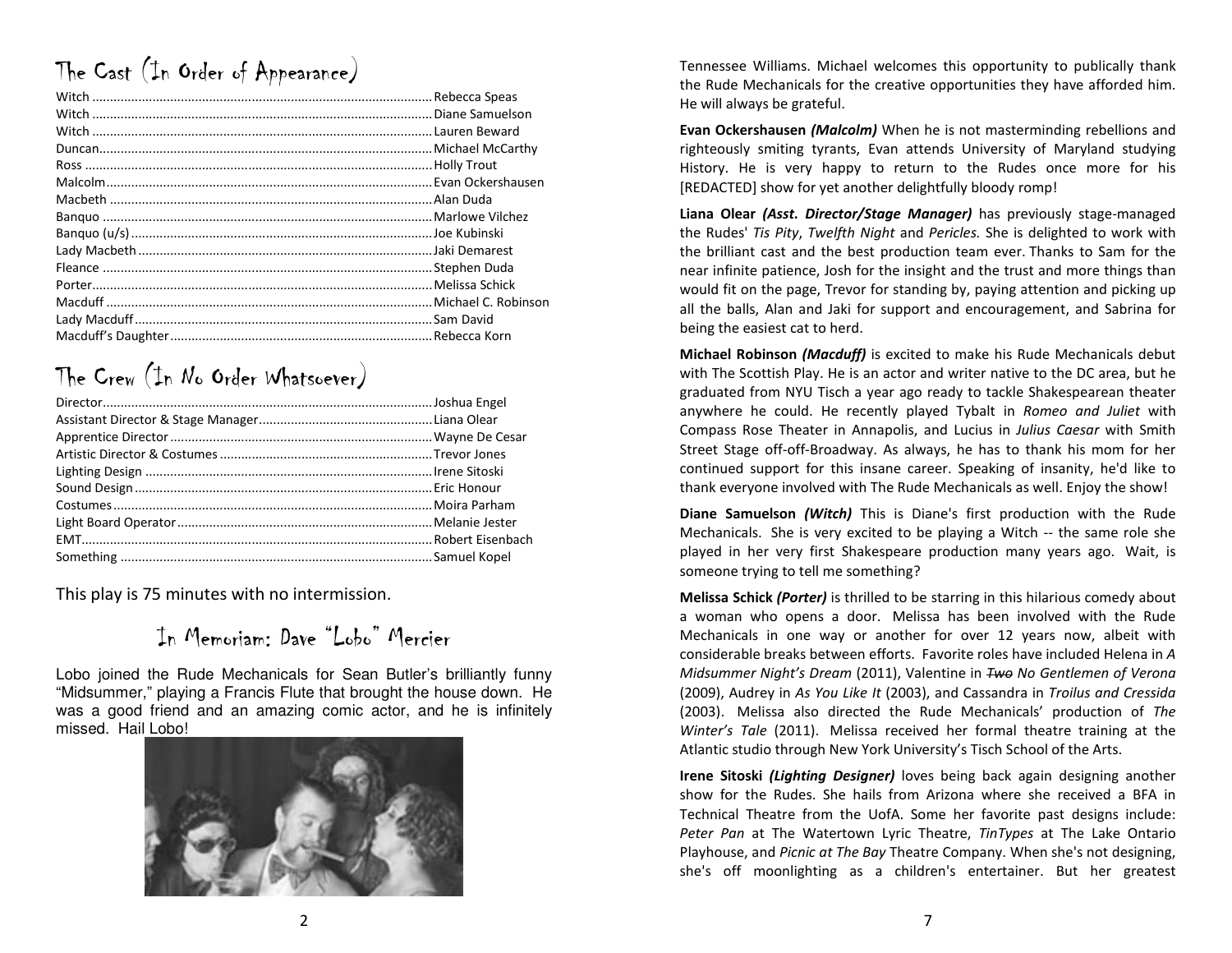stage, and now has appeared on stage, and some day hopes he will be allowed both at the same time.

Joshua Engel (Director) has thrice directed Rudes shows at Fringe (Pericles, Two Gents, and Much Ado), all comedies. Thanks to my friends for joining me on a journey to a much darker place.

**Eric Honour** *(Sound Design)* This is Eric Honour's third show with the Rude Mechanicals. He is happy to have found an outlet for his fascination with sounds, as well as a big group of awesome people.

Melanie R. Jester *(Light Board Operator)* is returning to the Rudes again this summer but behind the scenes instead of on stage. Tech credits include Lights/Sound (Measure), Lights (Tempest-Fringe), Stage Manager (Coriolanus, Two Gents, R&J). Previous roles include Curtis (Shrew), Verges (Much Ado), Ensemble (A&C), Philostrate (Midsummer), Curtis (Merry Wives), Peter (King John).

**Trevor Jones** *(Artistic Director)* has been with the Rude Mechanicals since their inception. As such he knows dangerous secrets about the entire production staff which he may or may not have subtly inserted into every line of this play when Josh and Liana weren't looking. Any similarities to the original Shakespeare text are purely coincidental.

Rebecca Korn (Macduff's Daughter) is excited to die in her Rude debut! She recently appeared as Biondello in Taming of the Shrew and Megan Woods in Neil Simon's 45 Seconds from Broadway, both at Laurel Mill. Other favorite roles include Victoria in OK Stupid's Secret Math Lab (Capital Fringe 2013), Kit Hukill in Claudie Hukill (Venus Theatre), Whisker-Toe the Dwarf in Medieval Story Land (Capital Fringe 2012), and the Greek Chorus in Burial at Thebes (Greenbelt Arts Center). Rebecca studies with The Actors Garage in Gaithersburg and is a rising freshman at Wootton HS.

Joe Kubinski (Banquo U/S) Rude Mechanicals: Twelfth Night, 'Tis Pity She's a Whore, Pericles, Measure for Measure, The Spanish Tragedy. Opera Camerata: The Merry Widow. Maryland Renaissance Festival: Thrir Vestri Foetr Dance Troupe, Prune Bran, And the Prune Bran Players.

**Erin (Rin) MacDonald** *(Fight Choreographer)* is so happy that she was asked to choreograph the brutal fights in this spooky production of Macbeth. Erin has recently become a freelance fight choreographer working with the Rude Mechanicals, HCC Arts Collective, and TYA Teen Professionals. When Erin is not choreographing fights she is performing them herself. Catch her at the Maryland Renaissance Festival as Elga Peaper.

**Michael McCarthy** *(Duncan)* is excited to be part of the Rude Mechanicals production of Macbeth. He made his acting debut several years ago, and has previously performed with the "Rudes" in Pericles, Prince of Tyre, Lysistrata, and most recently in their production of The Eccentricities of a Nightingale by Banquo warns Macbeth, "The instruments of darkness tell us truths, win us with honest trifles, to betray us in deepest consequence." Macbeth is lured by the seductive promises of a shadowed world beyond our own, one which we only see in occasional glimmers that mislead more than they reveal. Its instruments take an active, occasionally sadistic interest in us and ours. We are their playthings.

I wanted to strip the play of its accumulated traditions and view it with fresh eyes. My first vision of it was about the darkness, pierced by pinpricks of light. The witches come from that darkness and disappear into it. They lurk throughout the play.

Darkness gives rise to ignorance. What you cannot see can hurt you. And ignorance gives rise to superstition. As you try to put together patterns from the glimpses of the world you get, it is easy to be misled into false pattern-making. I like to fancy myself above most superstition, but even I held out a certain grudging respect for the curse attached to this play.

As we rehearsed I was drawn to the characters trapped in the claustrophobic bits of light: they must cling to each other for protection. My heart went out to them, and found a connection even to the homicidal Macbeths. The most common question asked of this play is of predestination: does Macbeth make his own fate by believing the witches, or was he doomed to start? I can't settle that; I don't know if it's even meaningful to settle it. To the contrary, we'll never know, but must struggle through in the half-light (or less).

That led me to explore one character who was comfortable with the darkness. I don't intend Lady Macbeth's blindness in this production as an allegory; that's much too easy and unsatisfying. Rather, I wanted to consider its implications for dependency and strength. What is made easy? What is made hard? There aren't any straightforward answers, either in the text or in our staging. But as I watch the final rehearsals, I am overwhelmed by the strength of connection between the very flawed characters in a world that seems not just indifferent but malevolent. Instead of a story of monsters, I believe that this is a very human story.-Joshua Engel